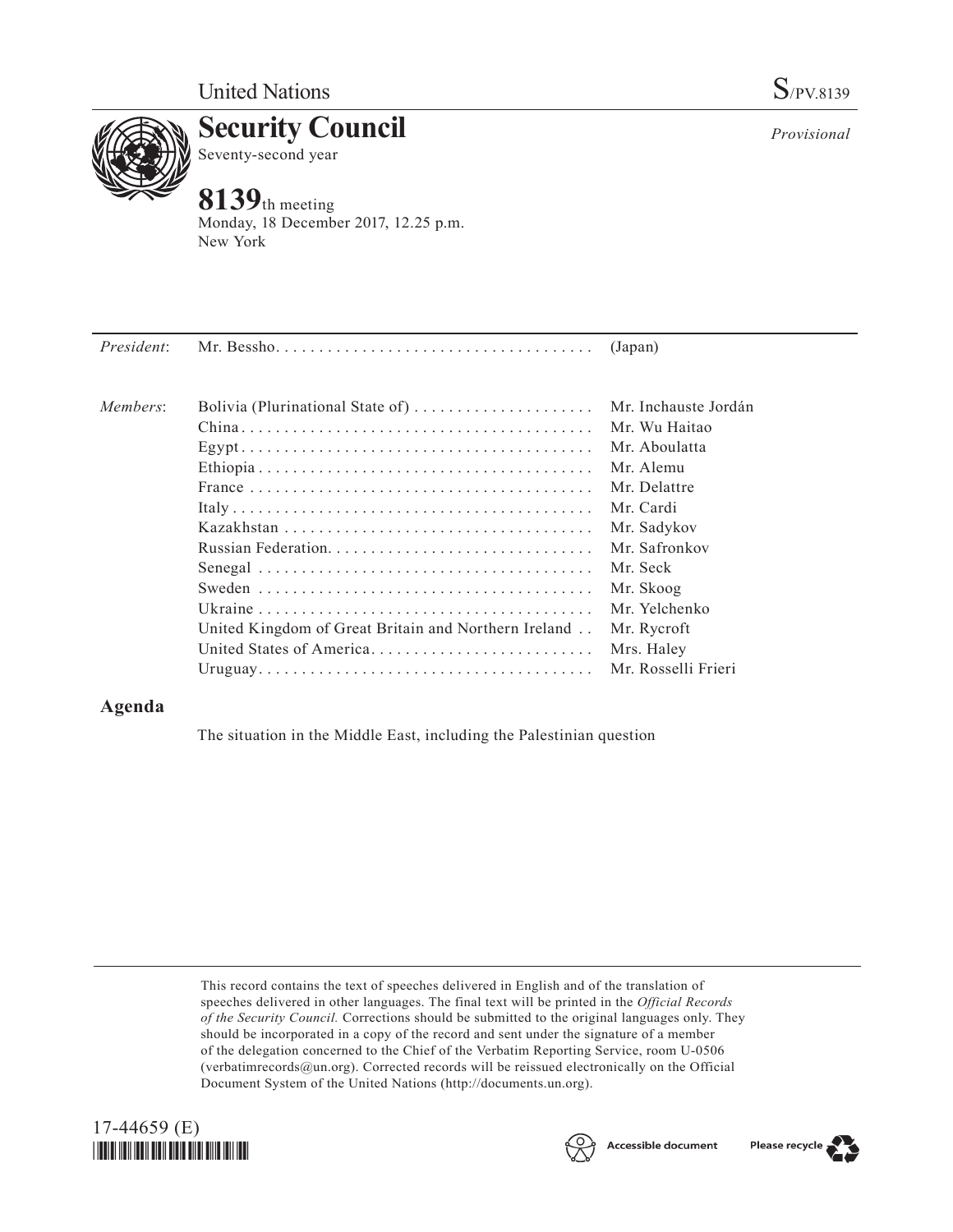*The meeting was called to order at 12.25 p.m.*

## **Adoption of the agenda**

*The agenda was adopted.*

## **The situation in the Middle East, including the Palestinian question**

**The President**: In accordance with rule 37 of the Council's provisional rules of procedure, I invite the representative of Israel to participate in this meeting.

I propose that the Council invite the Permanent Observer of the Observer State of Palestine to the United Nations to participate in this meeting, in accordance with the provisional rules of procedure and the previous practice in this regard.

There being no objection, it is so decided.

The Security Council will now begin its consideration of the item on its agenda.

Members of the Council have before them document S/2017/1060, which contains the text of a draft resolution submitted by Egypt.

I now give the floor to those members of the Council who wish to make statements before the vote.

**Mr. Aboulatta** (Egypt) (*spoke in Arabic*): Today's meeting is being held to consider the draft resolution contained in document S/2017/1060, submitted by Egypt on behalf of the Group of Arab States, pursuant to the resolution of the emergency meeting of Arab Ministers held in Cairo on 9 December.

The draft resolution has been submitted in response to the emergency situation at the heart of the Palestinian question and as the Security Council is addressing the latest developments related to Jerusalem. Bearing in mind the serious situation in Jerusalem and the repercussions of the unilateral decision of the United States to recognize Jerusalem as the capital of Israel, I recall that many members objected to that unilateral decision at the open briefing of the Council on 8 December (see S/PV.8128). I stress that there are no legal justifications for that decision.

Al-Quds Al-Sharif is an issue that is dear to the hearts of many people around the world, and any attempt to address the situation in the Middle East must undoubtedly take that very sensitive topic into consideration. However, we are well aware that the only

path towards addressing the issue is to resort to the one pillar underlying all international disputes — that is, international law — as distinct from religious or other beliefs. Any attempt to do otherwise would have huge repercussions on the situation and reawaken the chaos that preceded human development.

Al-Quds Al-Sharif is one of the final-status issues that must be settled through peaceful negotiations between the Palestinians and the Israelis. Any attempt to change the facts on the ground in Jerusalem would be considered to be an illegal unilateral measures with no legal merit, since it would violate international law and the resolutions of international legitimacy, including General Assembly resolution 181 (II), which established two States — Palestine and Israel — and considered Jerusalem to be a *corpus separatum* as part of a very particular international system.

Moreover, Security Council resolutions 242 (1967), 252 (1968), 383 (1973) recognize no measure that includes Jerusalem as an Israeli territory, which would run counter to the Charter of the United Nations, which does not allow the annexation of territories. Additionally, it violates resolutions 476 (1980) and 478 (1980), which recognize no measure that would change the status quo in Jerusalem. Both resolutions reject any Israeli law seeking to annex Jerusalem and declare it the capital of Israel. Resolution 2334 (2016) reiterates that point through very clear legal language rejecting attempt to alter the demographic or geographic nature of the territories occupied since 1967, including east Jerusalem. It also clearly stresses that the Security Council does not recognize any change to the demarcation lines of 4 June 1967, including those related to Al-Quds Al-Sharif, with the exception of alterations derived from negotiations between the two parties.

The draft resolution stresses that any attempt to alter the character, status or demographic composition of the holy city of Jerusalem have no effect, are null and void and must be rescinded. We therefore object to any such attempt, in line with relevant Security Council resolutions. The draft resolution calls on all countries not to establish diplomatic missions in the holy city of Jerusalem, in compliance with resolution 478 (1980). It demands that all States comply with Council resolutions regarding the holy city of Jerusalem and not recognize any actions or measures contrary to those resolutions. It also reiterates its call for the reversal of the negative trends on the ground that are imperilling the two-State solution and for the intensification of international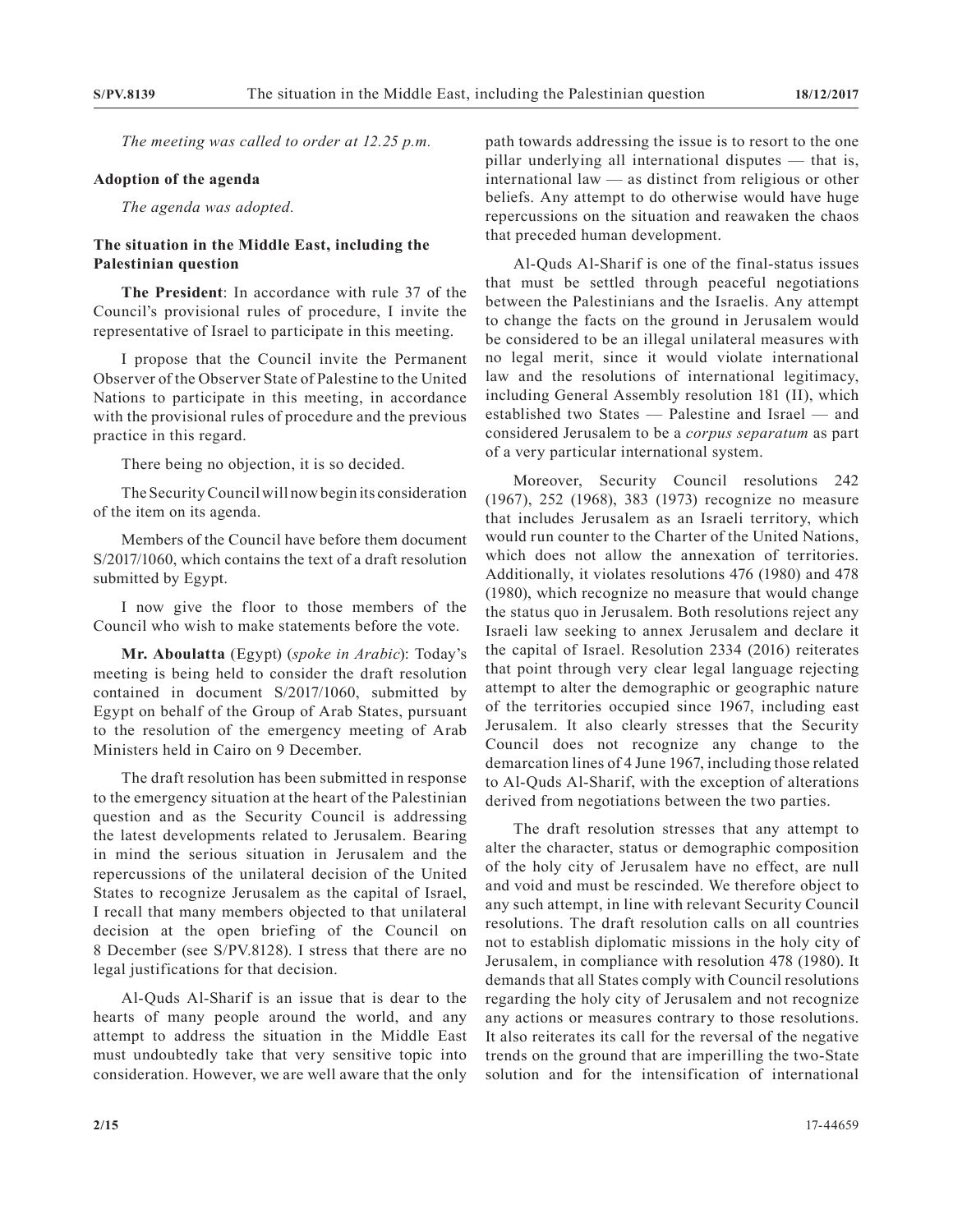and regional efforts in support of achieving a comprehensive, just and lasting peace in the Middle East on the basis of the relevant United Nations and Security Council resolutions, in addition to the Madrid terms of reference, including the principle of land for peace, the Arab Peace Initiative, the Quartet road map and an end to the Israeli occupation that began in 1967.

Egypt was one of the very first supporters of the Palestinian people. We have supported them since 1948 and will continue to do so until we achieve a full and lasting peace. In the light of all this, I call upon all members of the Security Council to vote for the draft resolution and to implement international law, which is our main term of reference related to rights and duties concerning this critical topic and other international topics.

**Mr. Rosselli Frieri** (Uruguay) (*spoke in Spanish*): We have requested the floor before the vote in order to make two comments — one procedural and one substantive.

With regard to the procedural issue, the draft resolution was shared officially on Saturday. Yesterday, the President was asked to put it in blue and to schedule the vote for today, without having held any negotiations or consultations on the contents of the draft, with the exception of the meeting that just concluded (see S/PV.8138), which also did not include a detailed discussion of its contents. Just as we have criticized permanent members of the Security Council on previous occasions for similar practices that reduce the transparency of the work of this organ and force the membership to take decisions without being able to participate in the drafting of the text, we must once again affirm that this is not the right way to do things in the Council.

As for the substantive issue, we reaffirm the special status of the city of Jerusalem, pursuant to General Assembly resolutions, particularly resolution 181 (II), adopted in 1947, as well as Security Council resolutions. General Assembly resolution 181 (II), which Uruguay voted in favour of and still supports to this day, recommended the partition of Palestine into a Jewish State and an Arab State, and the establishment of Jerusalem as a *corpus separatum* under a special international regime administered by the United Nations. That is the basis for the special status of Jerusalem in United Nations law and international law.

As such, it should have been referenced in the text of the draft resolution.

In the meeting held earlier today, we welcomed the recognition extended by many countries today to the foundational nature of General Assembly resolution 181 (II) by referring to the separation of Palestine into two States — one Jewish and one Arab — with a special status for Jerusalem. That is particularly important because at the time of its adoption, many States did not support resolution 181 (II).

The final status of Jerusalem is unfinished business. The sovereignty and boundaries of Jerusalem should be agreed by Israel and Palestine in bilateral negotiations. Therefore, any decision, measure or action that the parties or any third State would take contrary to the resolution to change the status of Jerusalem would affect the peace process and the search for a two-State solution  $-$  a goal shared by nearly the entire international community for decades.

For seven decades, Uruguay has sought a fair and lasting solution to the Israeli-Palestinian conflict based on respect for international law. For those reasons, despite a submission process of the document that we view as flawed, my delegation supports the draft resolution contained in document S/2017/1060 before the Council.

**The President**: I shall put the draft resolution to the vote now.

*A vote was taken by a show of hands.*

*In favour*:

Bolivia (Plurinational State of), China, Egypt, Ethiopia, France, Italy, Japan, Kazakhstan, Russian Federation, Senegal, Sweden, Ukraine, United Kingdom of Great Britain and Northern Ireland, and Uruguay

*Against*:

United States of America

**The President**: There were 14 votes in favour and one vote against. The draft resolution has not been adopted, owing to the negative vote of a permanent member of the Council.

I shall now give the floor to those members of the Council who wish to make statements following the voting.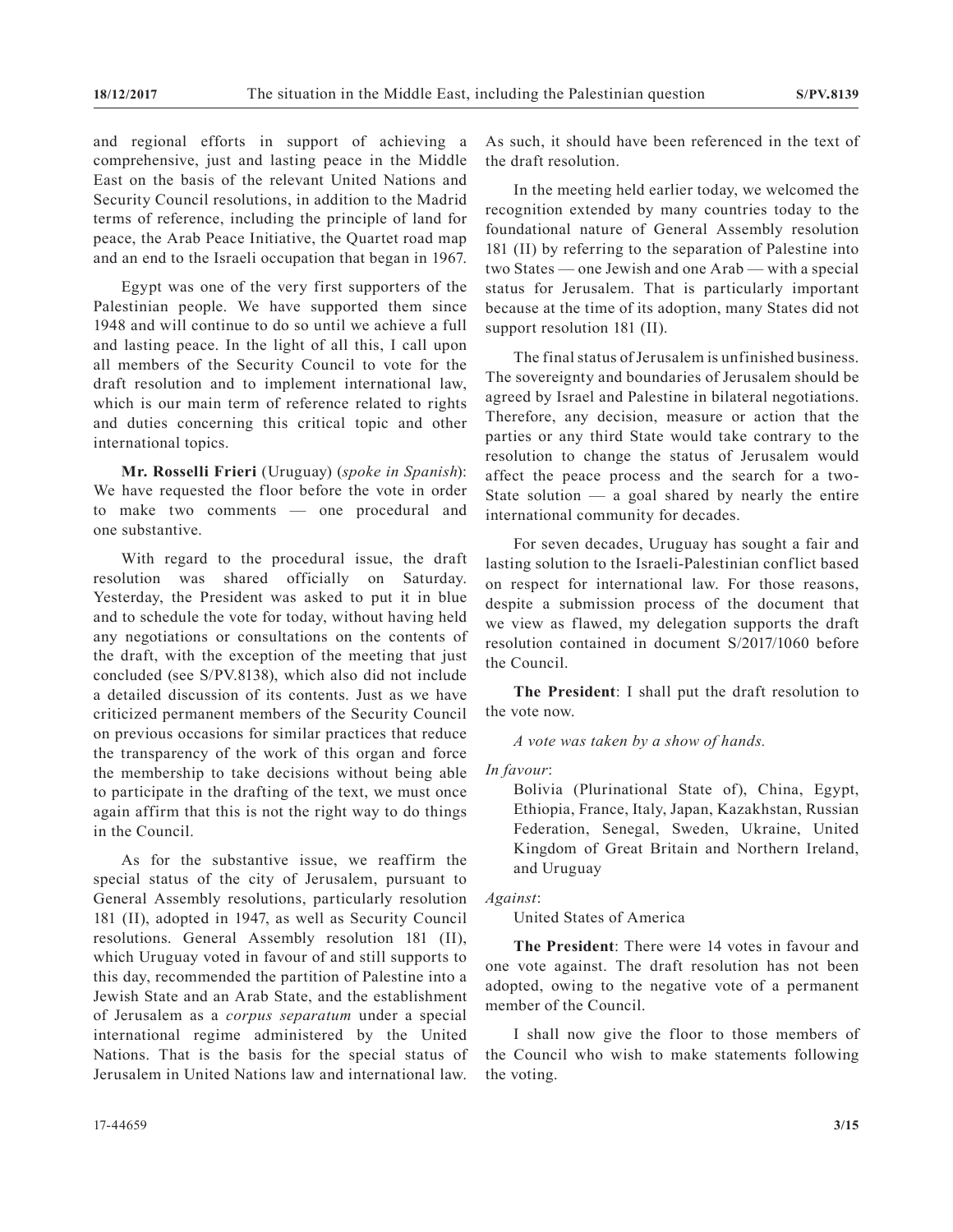**Mrs. Haley** (United States of America): I have been the proud representative of the United States at the United Nations for nearly a year now. This is the first time I have exercised the American right to veto a draft resolution in the Security Council. The exercise of the veto is not something that the United States does often. We have not done it in more than six years. We do it with no joy, but we do it with no reluctance. The fact that this veto has been exercised in defence of American sovereignty and in defence of America's role in the Middle East peace process is not a source of embarrassment for us. It should be an embarrassment to the remainder of the Security Council.

As I did when we discussed this topic 10 days ago (see S/PV.8128), I will once again note the features of the President's announcement on Jerusalem that are most relevant here. The President took great care not to prejudge final-status negotiations in any way, including the specific boundaries of Israeli sovereignty in Jerusalem, which remains a subject to be negotiated only by the parties. The position is fully in line with previous Security Council resolutions on this item. The President was also careful to state that we support the status quo regarding Jerusalem's holy sites and that we support a two-State solution if that is what the parties agree to. Again, those positions are fully consistent with previous Security Council resolutions. It is highly regrettable that some are trying to distort the President's position to serve their own agendas.

What is troubling to some people is not that the United States has harmed the peace process. We have, in fact, done no such thing. Rather, what is troubling to some people is that the United States had the courage and honesty to recognize a fundamental reality. Jerusalem has been the political, cultural and spiritual homeland of the Jewish people for thousands of years. They have had no other capital city, but the United States recognition of the obvious — that Jerusalem is the capital and seat of the modern Israeli Government — is too much for some.

First, some have threatened violence on the street, as if violence would somehow improve the prospects for peace. Now today, buried in diplomatic jargon, some presume to tell America where to put our embassy. The United States has a sovereign right to determine where and whether we establish an embassy. I suspect that very few Member States would welcome Security Council pronouncements about their sovereign decisions, and I can think of some that should fear it.

It is worth noting that this is not a new American position. Back in 1980, when Jimmy Carter was the American President, the Security Council voted on resolution 478 (1980), which called upon diplomatic missions to relocate from Jerusalem. The United States did not support resolution 478 (1980). In his remarks, the then Secretary of State Ed Muskie said the following:

"The draft resolution before us today is illustrative of a preoccupation which has produced this series of unbalanced and unrealistic texts on Middle East issues" (*S/PV.2245, para. 106*).

Specifically regarding the provision on diplomatic missions in Jerusalem, Secretary Muskie said

"In our judgement this provision is not binding. It is without force. And we reject it as a disruptive attempt to dictate to other nations. It does nothing to promote a resolution of the difficult problems facing Israel and its neighbours. It does nothing to advance the cause of peace." (*ibid., para. 111*)

That was true in 1980, and it is equally true today. The United States will not be told by any country where we can put our embassy.

Buried even deeper in the jargon of the draft resolution is the accusation that the United States is setting back the prospects of peace in the Middle East. That is a scandalous charge. Those who are making it should consider that it only harms the very Palestinian people they claim to speak for. What does it gain the Palestinian people for their leaders to throw up roadblocks to negotiations? A peace process that is damaged by the simple recognition that Jerusalem is the capital of Israel is not a peace process; it is a justification for an endless stalemate. What does it gain the Palestinian people for some of their leaders to accuse the United States of being hostile to the cause of peace? It gains them nothing, but it risks costing them a great deal.

The United States has done more by far than any other country to assist the Palestinian people. Since 1994, we have given over \$5 billion to the Palestinians in bilateral economic assistance, security assistance and humanitarian assistance. The United Nations Relief and Works Agency for Palestine Refugees in the Near East (UNRWA) operates schools and medical facilities throughout the region. It is funded almost entirely by voluntary contributions. Last year, the United States voluntarily funded almost 30 per cent of the UNRWA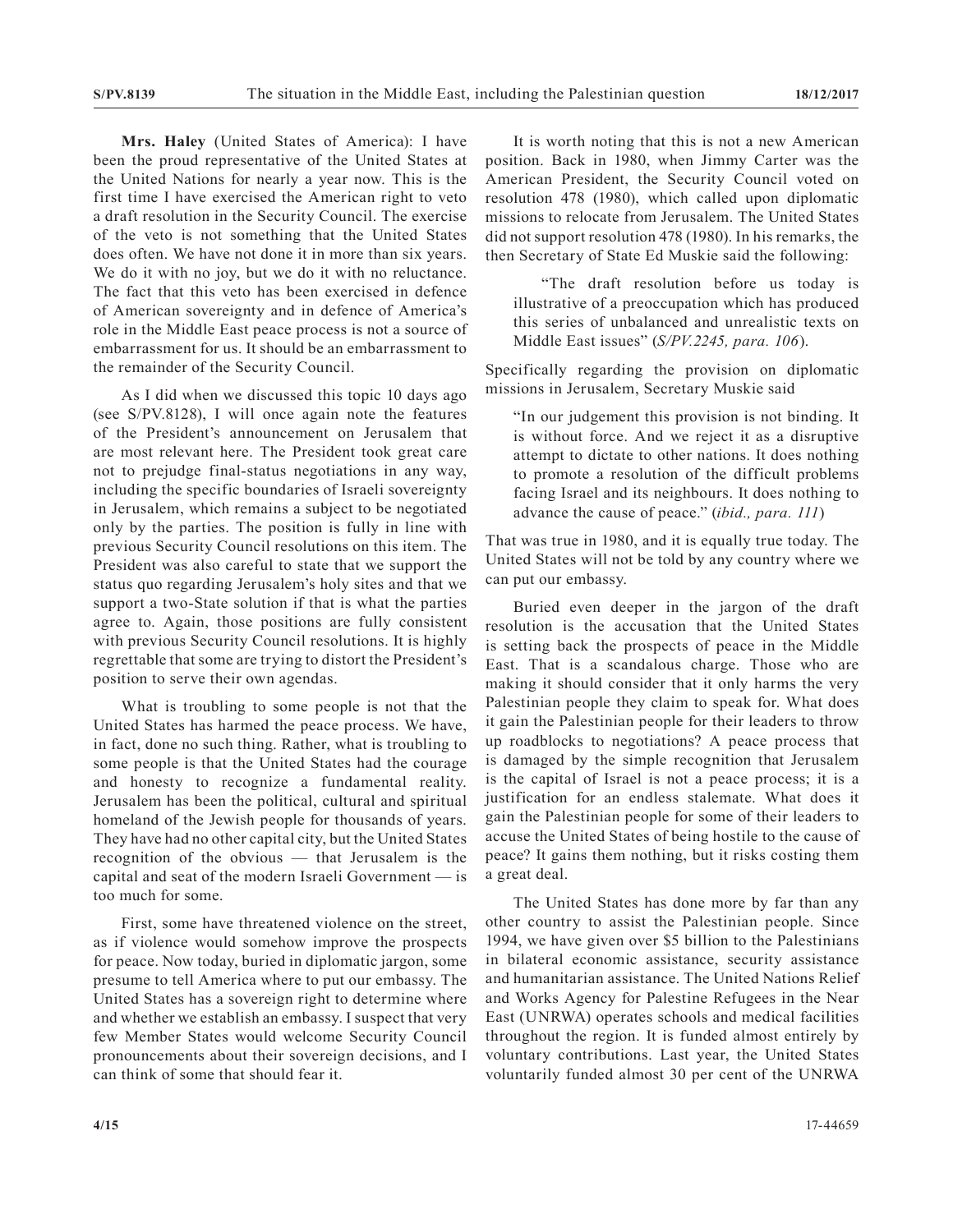budget; that is more than the next two largest donors combined. It is vastly more than some of the members of the Council that have considerable financial resources of their own.

I will be blunt. When the American people see a group of countries whose total contributions to the Palestinian people is less than 1 per cent of the UNRWA budget, and when they see those countries accuse the United States of being insufficiently committed to peace, the American people lose their patience. I have been to the Palestinian refugee camps that the United States supports with its contributions. I have met with men, women and children there; I have advocated on their behalf. I can say that their leaders do them no favours by being more open to abandoning peace negotiations than to doing the hard work of seeing them to completion. The United States has never been more committed to peace in the Middle East. We were committed to it before the President announced our recognition of Jerusalem as the capital of Israel, and we are committed to it today.

What we witnessed today in the Security Council is an insult. It will not be forgotten. It is one more example of the United Nations doing more harm than good in addressing the Israeli-Palestinian conflict. Today, for the simple act of deciding where to put its embassy, the United States was forced to defend its sovereignty. The record will reflect that we did so proudly. Today, for acknowledging a basic truth about the capital city of Israel, we are accused of harming peace. The record will reflect that we reject that outrageous claim.

For these reasons, and with the best interest of both the Israeli and the Palestinian people firmly in mind, the United States voted no on this draft resolution.

**Mr. Rycroft** (United Kingdom): The United Kingdom voted in favour of draft resolution S/2017/1060 today because it is in line with previous Security Council resolutions, including 242 (1967), 476 (1980), 478 (1980) and 2334 (2016), and with our established position on the status of Jerusalem. That position is clear and long-standing. The status of Jerusalem should be determined through a negotiated settlement between Israelis and the Palestinians and should ultimately be the shared capital of the Israeli and Palestinian States. In line with those same resolutions, we regard East Jerusalem as part of the occupied Palestinian territories.

As we have previously said, we disagree with the United States decision to unilaterally recognize Jerusalem as the capital of Israel before a final status agreement and to move the United States Embassy to Jerusalem. As recent events in the region have shown, these decisions are unhelpful to the prospects for peace in the region, an aim that all of us in the Council remain committed to. The British Embassy to Israel is based in Tel Aviv and we have no plans to move it.

Importantly, the draft resolution that has just been voted on stressew that Jerusalem is a final-status issue to be resolved through negotiations; affirmed that decisions and actions that purport to have altered the character, status or demographic composition of the Holy City of Jerusalem have no legal effect; demanded that all States comply with Security Council resolutions regarding Jerusalem; and called for the intensification and acceleration of international and regional efforts to achieve a just and lasting peace in the Middle East without delay.

Our position since the Security Council met on 8 December (see S/PV.8128) has not changed. We recognize that Jerusalem holds huge significance and holiness for Jews, Muslims and Christians. We reiterate the fundamental necessity of maintaining the status quo at the holy sites, in particular the Temple Mount/Haram al-Sharif. We continue to value Jordan's important role as custodian of the holy sites, and remain fully supportive of its efforts to maintain calm.

We must now all look forward. We share President Trump's desire to bring an end to this conflict and welcome his commitment to a two-State solution negotiated between the parties. This includes his clear acknowledgement that the final status of Jerusalem, including the sovereign boundaries within the city, must be subject to negotiations between the parties.

Our commitment to and position on an Israeli-Palestinian peace agreement has also not changed. It should be based on the lines as they stood on 4 June 1967 with equal land swaps to reflect the national, security and religious interests of the Jewish and Palestinian peoples. Jerusalem should be the shared capital of the Israeli and Palestinian States, and its status must be determined through a final status agreement. A just, fair, agreed and realistic settlement for refugees is needed that is demographically compatible with the principle of two States for two peoples. This position is consistent with the draft resolution before us. We now strongly encourage the United States Administration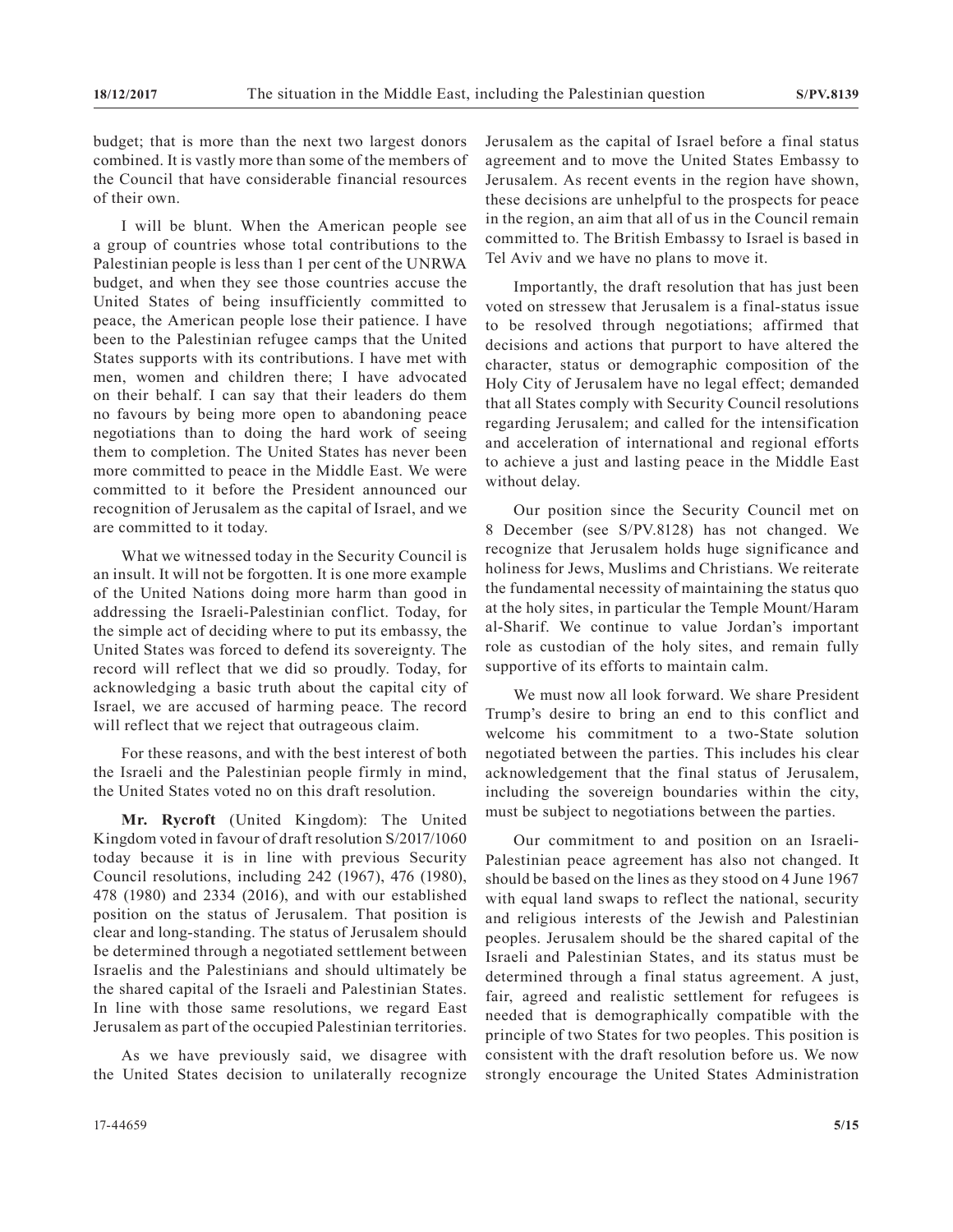to bring forward detailed proposals for an Israeli-Palestinian settlement.

We call on all parties to act with restraint, reject violence and work together to ensure calm and stability. This will give the peace process the best chance of success. We remain fully supportive of progress towards a lasting peace and will do everything we can to achieve it.

Any peace effort needs to take account of the people, not just the land and the holy sites. For too long Israelis have lived in fear of rockets and terror; this wreaks havoc in people's daily lives and renders peace hard to achieve, as do attempts by some to deny the ancient and legitimate connection of the Jewish and Palestinian peoples to Jerusalem. Many Palestinians living outside East Jerusalem, including the Old City, are effectively cut off from it. Those that can enter have to wait in long lines to pass through checkpoints. Within East Jerusalem live more than 320,000 Palestinians. The vast majority are permanent residents, but their permits can be revoked at any point. If they apply for Israeli citizenship, and most do not, a high proportion of applications are rejected. The lives of Jews and Palestinians — and for both groups Jerusalem is uniquely holy — must not be forgotten in any peace effort.

I once again reaffirm our strong support for renewed peace negotiations between the Israelis and Palestinians as soon as possible — these should be supported by the international community — and for realizing the vision of General Assembly resolution 181 (II), whose seventieth anniversary we marked last month: a safe and secure Israel, the homeland for the Jewish people, living alongside a viable and sovereign Palestinian state, the homeland for the Palestinian people.

**Mr. Delattre** (France) (*spoke in French*): France regrets the outcome of the voting today. We thank Egypt for the quality of the work it has carried out and for its balanced approach.

This vote was a foregone conclusion for us for at least five reasons, which I would like to refer to today.

First of all, draft resolution S/2017/1060 confirms an international consensus on Jerusalem that has been built over decades and which is being translated into international law today. The decisions announced by the President of the United States, which we regret, do not in any way modify the common foundation on

which all peace agreement must be based. As President Macron has said, the status of Jerusalem concerns all of the international community. It has been the subject of several specific resolutions of the Security Council. It is therefore normal for the Security Council to be seized of this issue today and to reaffirm the principles and framework it defined with regard to Jerusalem, in particular through resolutions 476 (1980) and 478 (1980). That — no more no less — is what the text on which we have just voted does.

Jerusalem's status must be examined by the parties in the framework of a peace agreement. In the absence of an agreement, and in accordance with the consensus that has prevailed for 70 years within the international community, France does not recognize any sovereignty over Jerusalem. Also, following the June 1967 conflict, we did not recognize the annexation of East Jerusalem, which is part of the occupied territories under international law. Similarly, in 1980 we did not recognize Israel's unilateral acts concerning Jerusalem. Before and after Israel's Basic Law: Jerusalem, Capital of Israel, the Council adopted resolutions 476 (1980) and 478 (1980), which put forth two principles that are recalled in the draft resolution the Council has just voted on.

All decisions and actions aimed at altering the status of Jerusalem, as well as its geographical, demographic and historical character, are null and void and must be rescinded. All Member States that have established diplomatic missions at Jerusalem must withdraw them from the city. That is what happened following the adoption of resolution 478 (1980), without exception. What was at stake then was no less than what is at stake today — not only the clear Jewish link with Jerusalem, but also the legal framework and political parameters for a settlement to the conflict.

The result of today's voting reflects the desire of 14 members of the Council to reaffirm their collective commitment to international law, including the resolutions of the Council, on the key issue of the final status of Jerusalem. This is decisive for any prospect for peace. It emphasizes the willingness of a very large majority of Council members to not recognize any decision that runs contrary to its resolutions, as requested in the draft resolution put forward by the delegation of Egypt.

With regard to the United States, its stance clearly has a particular impact. It is incumbent upon the United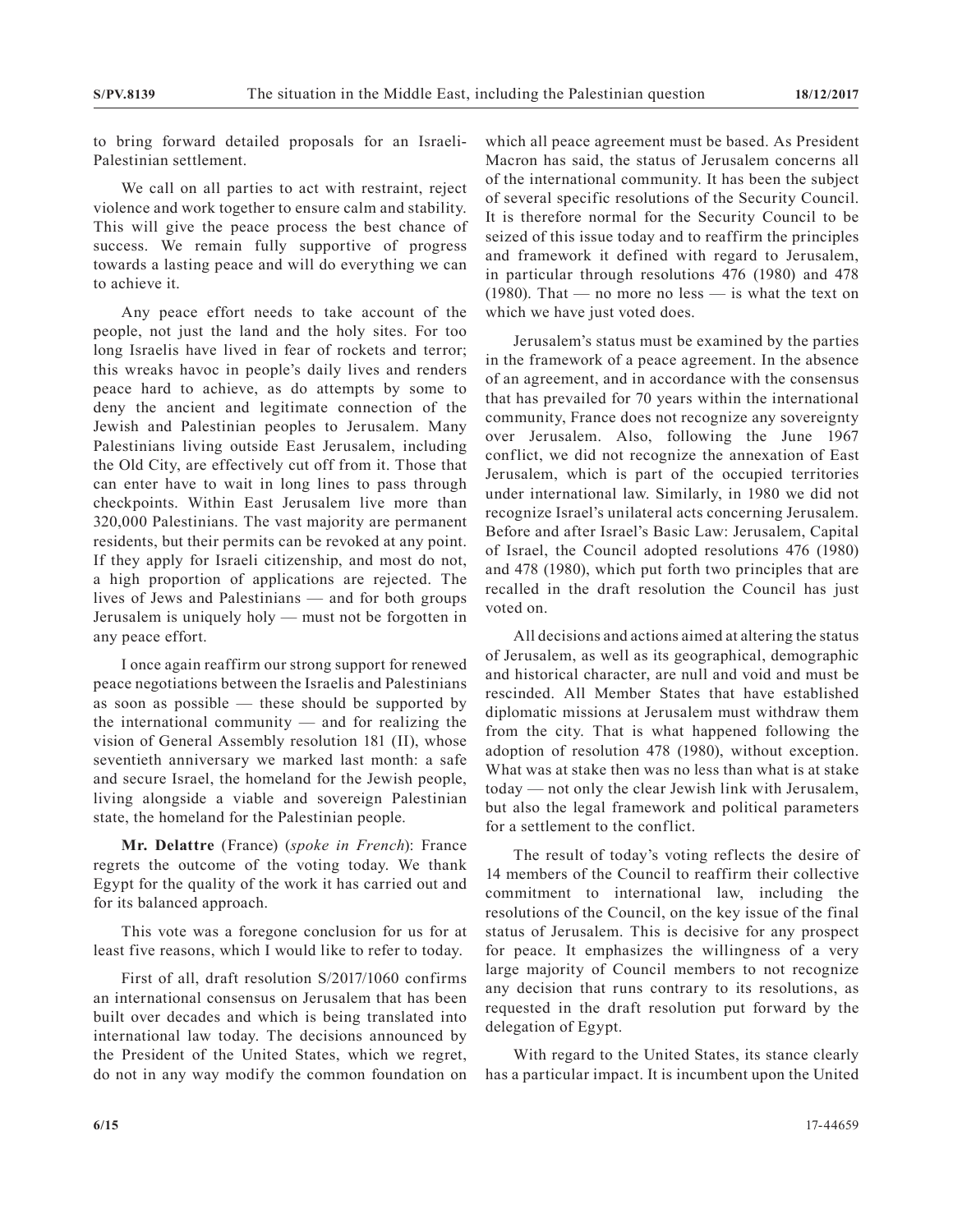States to clarify the compatibility of President Trump's announcement on 6 December with the international consensus, without which no credible peace effort can be made. That is because, and this is my second point, without an agreement on Jerusalem, there will be no peace agreement. France and its partners in the European Union believe that Jerusalem is destined to become the capital of two States — Israel and Palestine — by means that must be defined through negotiations. No unilateral decision can replace that.

We all know that there is no alternative to the two-State solution. A one-State solution in which two citizenship systems coexist is a fantasy that would mark the ruin of the national aspirations of the Palestinians and the democratic aspirations of the Israelis. Neither the two parties nor the international community can resign themselves to that. To go somewhat further, and to be absolutely clear, there is no alternative to the two-State solution, or to a two-State solution without an agreement between the parties on Jerusalem, or a possible agreement on Jerusalem outside the internationally recognized parameters. We noted the willingness expressed on 6 December by the President of the United States to support the two-State solution. We hope that that will pave the way for the United States to return to the consensus framework of the international community.

Thirdly, the issue of the status of Jerusalem must take into account the concrete reality of that city, as experienced on a daily basis by its inhabitants. That is what the Security Council has done through the resolutions it has adopted over the decades on Jerusalem and it is reflected in the draft resolution that we have voted on today. Jerusalem does not lend itself to an unambiguous narrative. More than 300,000 Palestinians live there, representing approximately 40 per cent of the city's population. It is an Israeli city and a Palestinian city. It will become the future capital of two States, but it is already a city of two populations that coexist there.

Fourthly, the historical and religious importance of Jerusalem is key to resolving the Israeli-Palestinian conflict, but also to regional and international stability. More than ever before, the need to preserve the status quo at the holy sites of Jerusalem — specifically the 1967 mosque esplanade — must be reaffirmed. But beyond that, any approach to the Jerusalem issue as a whole must avoid crystallizing tensions over the city. The risk that we must be wary of is transforming a political conflict, which is itself susceptible to a compromise, into an intractable religious conflict. Only the radicals would be set to gain, at the expense of the moderates in the region.

As to my fifth, and final, point, we are following the situation on the ground with great concern. Ten days of localized clashes have already left at least eight people dead and hundreds wounded in Gaza, the West Bank and several neighbourhoods in Jerusalem. The resumption of regular rocket fire from Gaza, which we strongly condemn, is also a worrying sign.

We must do everything possible to ward off the escalation of risks existing on the ground. That is why we continue to call on all parties to restrain themselves and make every effort to restore calm. Beyond that are the potentially negative repercussions throughout the region that must be avoided, following the announcement made on 6 December and its the way it has been interpreted. In particular, we call on all regional actors to contribute to easing the situation.

In the context of tensions on the ground and regional crises, it is essential to recall our collective commitment to preserving the agreed parameters on the status of Jerusalem. Today's vote has given us that opportunity, despite its predictable outcome. On the issue of Jerusalem, both the preservation of the two-State solution and the realization of the aspirations of both parties are at stake, as well as respect for international law, the resolutions of the Security Council and the legitimacy of the Council itself.

Let me conclude by briefly underscoring three points. Given its unparalleled symbolic significance, Jerusalem is in many ways the key to peace between the Israelis and the Palestinians. Without an agreement on Jerusalem, there will be no peace agreement. That is why the fate of that spiritual city can be decided only by the parties, with the support of the international community, and not by a unilateral decision.

A body of international law and international consensus on the two-State solution now exists, with Jerusalem as the capital of both States and based on the outlines of a peace settlement. The Egyptian draft resolution was simply intended to recall those different elements. That is why France voted in favour of the draft resolution. As a permanent member of the Security Council and a friend to both Israel and Palestine, France will spare no effort to bring the parties back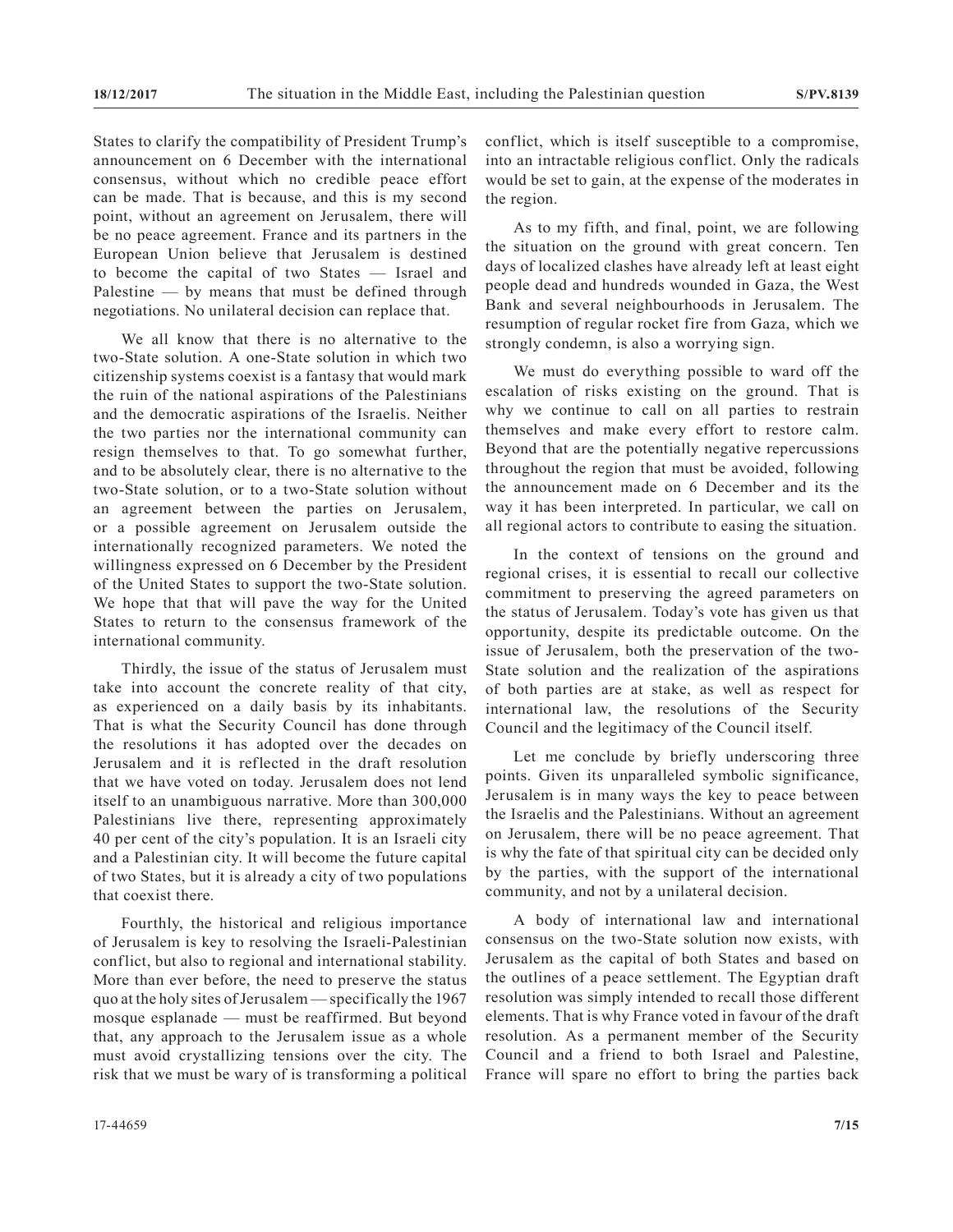to the negotiating table and achieve an agreement in accordance with the Council's resolutions.

There is no shortcut along this demanding path, and France will continue to hold its promise to both parties on this issue, which I once again emphasize is key to peace and stability throughout the Middle East. That is why it is essential to not give up and to pursue our efforts so that the Security Council can come together again and play its part on this crucial issue. The Council can rest assured of France's commitment to that end.

**Mr. Seck** (Senegal) (*spoke in French*): The delegation of Senegal supported the draft resolution (S/2017/1060) submitted by the delegation of Egypt, as we are absolutely certain of the need to underscore the parameters and principles underpinning the historic and legal issues on Jerusalem, which are very deeply held by the parties to the conflict — the Israelis and the Palestinians — as well as the entire world, given the symbolic importance of the holy city for the three monotheistic Abrahamic religions. Senegal therefore pays tribute to Jordan, in its capacity as custodian of places holy to Islam, Christianity and Judaism.

It is absolutely imperative to preserve the international consensus on the status of Jerusalem, which the Israeli and the Palestinian parties are to consider as part of final status negotiations, with the unanimous support of the United Nations, and in particular of the Security Council. It is necessary to preserve the legal and historic status of Jerusalem in order to ensure that the Holy City retains its diverse identity, as well as its spirit of tolerance, openness and sharing that have always characterized it. That is why Senegal once again calls for strict respect for the status quo regarding Jerusalem, in line with the parameters that are internationally established and recognized — in particular through Security Council resolutions 476 (1980), 478 (1980) and 2334 (2016).

Those parameters were previously defined by the founding resolution of General Assembly resolution 181 (II), which enshrined the two separate States of Israel and Palestine, with Jerusalem as the capital of both States. The final status of Jerusalem is qualified as a corpus separatum in resolution 181(II). I take this opportunity to launch an appeal to the parties to display the utmost restraint and to avoid escalation at this very difficult and impassioned moment.

The outcome of the vote this afternoon should not lead to desperation or cause us to give up. Quite the contrary is true. We need to strengthen our resolve by building on the long-standing agreed parameters, but also on the already existing initiatives, including the Arab Peace Initiative and, let us say very loudly, the commendable efforts made by the United States Administration on the ground.

**Mr. Alemu** (Ethiopia): Ethiopia is a friend to both Israelis and Palestinians — we are not bashful about that, and we display it quite openly. Our position on the Israeli-Palestinian conflict has always been consistent, and, we believe principled. As much as we support the right of Israel to exist in peace and security, we also support the inalienable right of the Palestinian people to self-determination and to exist as a free and independent State. That is consistent not only with the relevant United Nations resolutions, but also with the decisions of our continental organization, the African Union.

With regard to the recent developments surrounding the issue of Jerusalem, we had an opportunity to express our position on the matter during the emergency meeting of the Security Council held on 8 December (see S/PV.8128). We believe this is a final status issue that must be resolved through direct negotiations between the two parties, on the basis of the relevant Security Council and General Assembly resolutions, while taking into account the legitimate concerns of both the Palestinian and the Israeli sides.

The draft resolution (S/2017/1060) put forward by the delegation of Egypt today reaffirms that longstanding principle on the part of the United Nations, which is why we supported it. It was a well-balanced draft resolution. Although the draft resolution could not be adopted, there is no denying the fact that the latest developments have once again brought the Israeli-Palestine dispute back to the foreground, thereby underscoring the urgency of reinvigorating the peace process without any further delay. In that regard, it is of the utmost urgency to work towards easing tensions and restoring calm as a matter of urgency. It is also vital that the parties tone down the rhetoric and refrain from taking actions that could further aggravate the already tense situation.

Above all, however, removing the long-standing obstacles that have hindered progress so far is imperative in order to create the necessary conditions for the resumption of direct negotiations between the two parties. We believe that should be done on the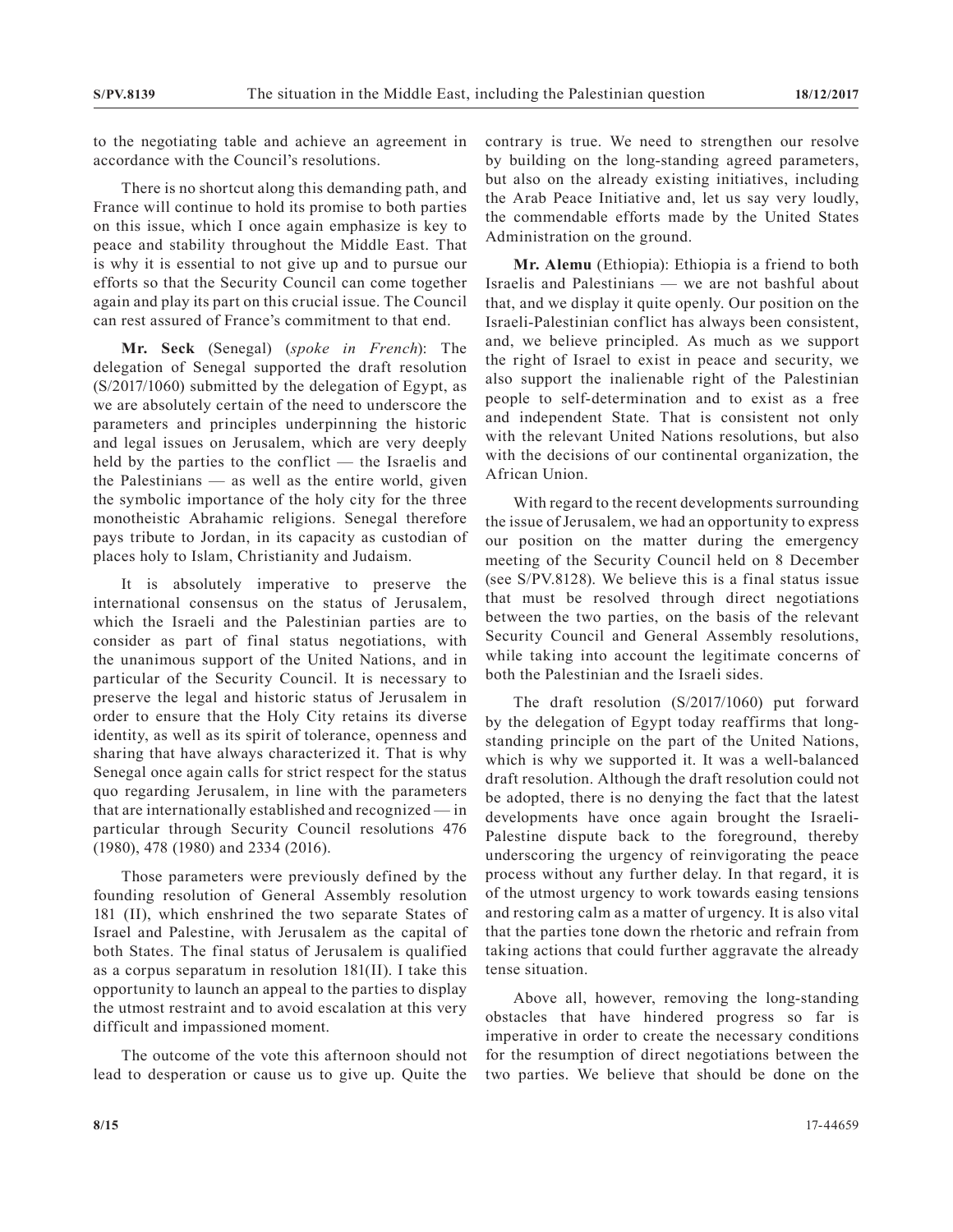basis of the two-State formula, which still remains the only viable option for peace. That is why we supported the call for the intensification and acceleration of international and regional efforts aimed at achieving a comprehensive, lasting and just solution. Despite the lack of unity today, it is incumbent upon the Council to discharge its responsibilities and support such efforts for the sake of peace between the Israelis and the Palestinians — and peace in the broader Middle East region.

**Mr. Safronkov** (Russian Federation) (*spoke in Russian*): I thank the United Nations Special Coordinator for the Middle East Peace Process, Mr. Nickolay Mladenov, for his substantive briefing. We fully support the work of Mr. Mladenov as an objective broker.

We in Moscow we are very carefully following the development of the situation on the Israeli-Palestinian track. We are convinced that resolving the Palestinian question is of fundamental importance for the longstanding normalization of the situation in the Middle East. No other regional challenges can obscure that fact.

The ongoing stalemate in the political process is of deep concern to us. Under those conditions, any kind of unilateral act increases the risk of unleashing a spiral of conflict and makes it more difficult to relaunch direct Palestinian-Israeli negotiations. Washington's recent decisions on Jerusalem were met with serious criticism, which turned into mass protests. That is understandable given that Jerusalem is the cradle of the three monotheistic religions and is the most sensitive issue in the peace process architecture — as well as the fact that the question of the status of the city needs to be considered on the basis of well-known internationally recognized parameters, within the framework of a bilateral dialogue between the Palestinians and Israelis. We call upon all parties to show restraint and to refrain from any actions that could be fraught with dangerous consequences.

We must not forget that precisely such a method of settlement was approved in many Security Council resolutions adopted in recent decades. They remain fully in force today. Against the background of the settlement activity by Israel, the provocative rhetoric on both sides, the outbursts of violence and the difficult humanitarian situation in the Gaza Strip, we continue to hear about the erosion of a possible realization of the two-State solution to the Palestinian problem. At

the same time, we remain committed to a resolution that provides for an independent State of Palestine, with East Jerusalem as its capital, living side by side in peace and security with Israel. And West Jerusalem will be the capital of the State of Israel.

We welcome the further consolidation of the unity of the Palestinian people with the assistance of the Egyptian leadership. We consider it a step in the right direction. For our part, we will continue encouraging all Palestinian parties to overcome their internal divisions as quickly as possible.

A just and comprehensive settlement in the Middle East is something that can be achieved only if there is a firm international legal basis, which includes the Security Council's relevant resolutions, the Madrid principles and the Arab Peace Initiative. Russia will continue acting both on a bilateral basis and through the Middle Eastern Quartet of international mediators to help to intensify international efforts in the quest to find a way out of the current impasse in a resolution to the Middle East question. We think that the energetic role played by the regional players, in part by Egypt and Jordan, is important. At the same time, we need to ensure a fully functional United Nations Relief and Works Agency for Palestine Refugees in the Near East. That is the main mechanism for alleviating the burden of the Palestinian refugees in the Middle East and, ultimately, it is extending assistance to those Arabs States where the refugees find themselves.

We believe that, in the current conditions, including those throughout the whole region, the issue of moving as quickly as possible to revive direct Israeli-Palestinian negotiations is becoming increasingly topical. We therefore reiterate the relevance of our proposal to convene a summit in Russia between the leaders of Palestine and Israel. We are ready to be honest mediators. Russia supports trust-based and friendly relations with all the peoples in the Middle East without exception — Israelis, Palestinians and Arabs. Our relationships are not burdened by the negative heritage of the past. Russia's policy has never included colonialism or interference in the internal affairs, which, let us be honest, became the reason of the lamentable situation that we have in the region today. But we cannot give up. Let us look to the future. The priority tasks remain the same — pooling our efforts, fighting terrorism and settling the regional crisis. Implementing the proposal of Foreign Minister Lavrov to conduct a comprehensive review in the Security Council on the situation in the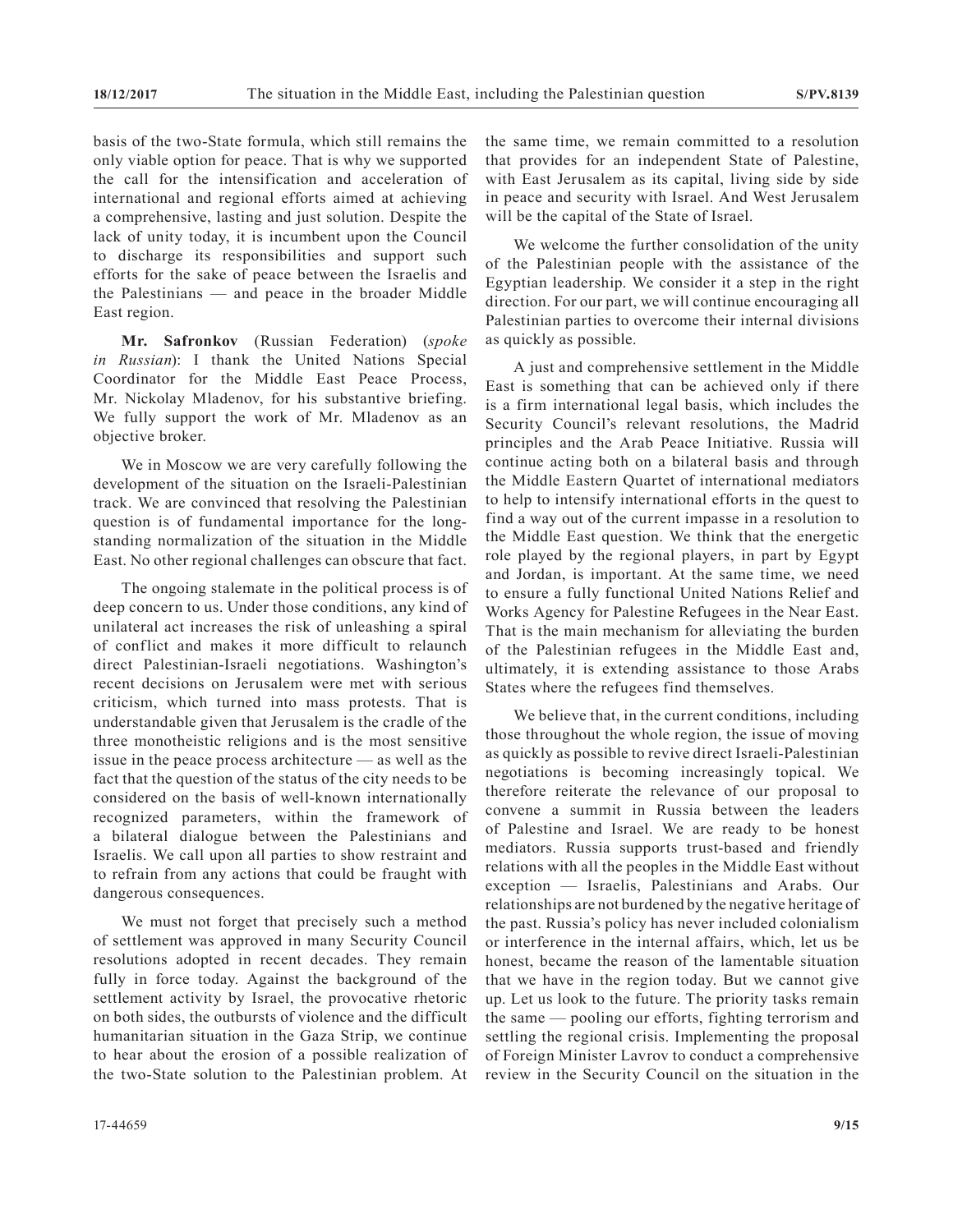Middle East would help to resolve this task. We are ready for such cooperation.

**Mr. Skoog** (Sweden): We regret that the Security Council was unable to adopt draft resolution S/2017/1060 before us. Here in the Council, we recently outlined in detail the reasons that we disagree with the recognition by the United States of Jerusalem as the capital of Israel and with the plan to move the United States Embassy to that city. We voted in favour of the draft resolution for a number of reasons.

First, it stresses that Jerusalem is a final-status issue and can therefore be resolved only through negotiations, in line with the relevant United Nations resolutions. Furthermore, it reaffirms that the holy city of Jerusalem, as a city holy to three religions, has a specific status. Most important, it reaffirms the view of the Council, expressed in previous resolutions, that any decision and actions that purport to alter the character and status of Jerusalem have no legal effect and must be rescinded.

We also agree with the call on all States to refrain from the establishment of diplomatic missions in Jerusalem, in line with resolution 478 (1980). The European Union (EU) has a firm position on Jerusalem, which explains why all EU member States represented on the Council voted in favour of the draft resolution today. I would also like to state clearly that today's vote does not impact the resolutions adopted by the Council. The status of Jerusalem remains unchanged under international law.

Finally, looking forward, we urgently need to relaunch the peace process. It is high time to show commitment and to move ahead with a detailed peace plan that addresses all final-status issues in a manner consistent with the known parameters. The Security Council has the responsibility to do that. All stakeholders, including regional actors, should now engage more than ever for peace in the Middle East.

**Mr. Cardi** (Italy): Italy voted in favour of draft resolution S/2017/1060, as it reaffirms the wellestablished principles and messages that are already enshrined in several resolutions on the issue of Jerusalem. The text is consistent with Italy's position on the matter. As we said at the emergency Security Council meeting on 8 December (see S/PV.8128), we believe that the status of Jerusalem as the future capital of two States needs to be negotiated between Israel and Palestine, within the framework of a peace process that

will eventually lead to the establishment of two States living side by side in peace and security, taking into account the legitimate concerns and aspirations of both parties.

We also supported the draft resolution because it opens up a political horizon rooted in the two-State solution and in the intensification of international and regional efforts for a comprehensive, just and lasting peace in the Middle East. In that regard, we continue to see a crucial role to be played by the United States. We look forward to hearing the views of the United States Administration on possible proposals for an Israeli-Palestinian settlement, while building on the extensive contacts and intense dialogue developed with all parties over the past year.

At the same time, we reiterate our deep concern about the increased tension over the past weeks, and we reaffirm our firm condemnation of the latest rocket attack against Israel. An escalation of violence would be negative for all parties and must be prevented. We call on all actors in Palestine and in the Middle East to show responsibility and to exercise restraint. The only way forward is through negotiations and the rejection of violence.

**Mr. Yelchenko** (Ukraine): Today, the delegation of Ukraine voted in favour of the draft resolution (S/2017/1060) proposed by Egypt on the status of Jerusalem. We are convinced that the issue of Jerusalem is a final-status issue, which should be resolved only through negotiations and in strict compliance with the relevant Security Council resolutions, including resolutions 476 (1980), 478 (1980) and 2334 (2016). The draft resolution also reaffirms the inadmissibility of the acquisition of territory by force. Ukraine knows only too well the consequences of the violation of that principle.

We are strongly convinced that there is no other viable alternative to the two-State solution. We urge both sides to engage in a constructive negotiation process with goodwill and with no preconditions. Given the highly sensitive nature of the issue of Jerusalem for all sides involved, we hope that the current escalation can be contained and that it will not get out of control.

Finally, I would like to add my delegation's voice to the procedural point raised by my colleague from Uruguay. I urge the remaining and incoming members of the Council to take that point into serious consideration.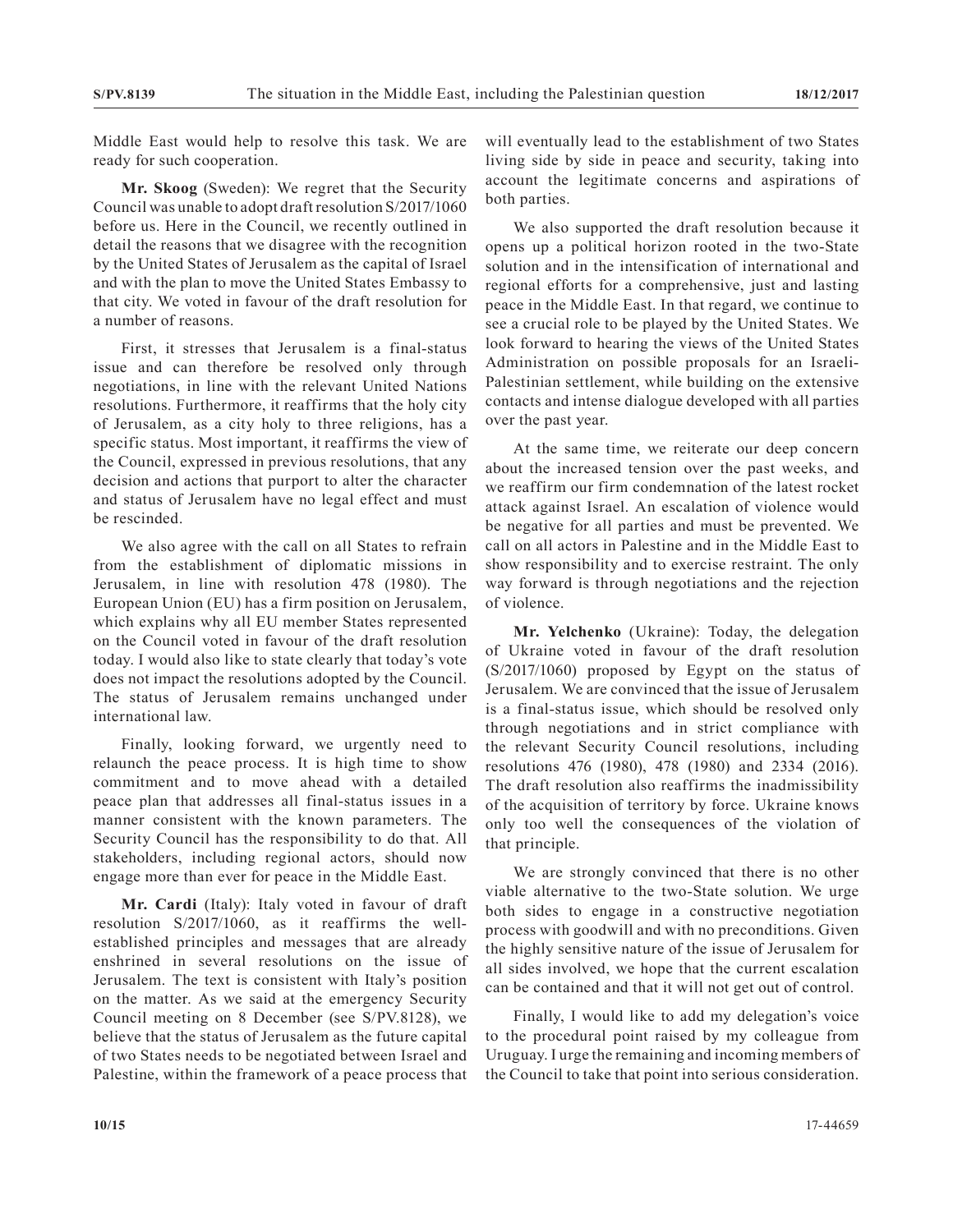**Mr. Wu Haitao** (China) (*spoke in Chinese*): China voted in favour of the draft resolution (S/2017/1060) that was just put to the vote.

The question of Palestinian is at the core of the Middle East issue. It is a fundamental part of the Middle East peace process, within which the issue of Jerusalem is particularly complicated and sensitive and is key to finding a solution to the Palestinian issue. For many years, a series of Security Council resolutions, including resolution 2334 (2016), have included provisions regarding the status of Jerusalem.

The draft resolution submitted by Egypt is a continuation of the content and spirit of past Security Council resolutions. We urge the Security Council and the international community to remain united in a common effort to ensure a prompt de-escalation of tension regarding the situation of Jerusalem in order to maintain regional peace and security in the Middle East and to preserve the overall Middle East peace process.

China has always firmly supported and promoted the Middle East peace process. We support the just cause of the Palestinian people for restoring their legitimate national rights. We support the establishment of a fully sovereign and independent State of Palestine, based on its 1967 borders and with East Jerusalem as its capital. That position of China will not change.

China will continue to be guided in general by the four-point proposal put forward by Chinese President Xi Jinping this past July for the promotion of the settlement of the question of Palestine by advancing a political settlement based on the two-State solution and by promoting peace, stability and development in the Middle East.

We urge the international community to respect the relevant Security Council resolutions, the land-for-peace principle and the Arab Peace Initiative, to strengthen efforts for the resumption of peace negotiations and to find a solution to the key issues, including the final status of Jerusalem, through dialogue and negotiation in order to achieve a comprehensive, just and lasting solution to the Palestinian issue at an early date.

**Mr. Inchauste Jordán** (Bolivia) (*spoke in Spanish*): Bolivia voted in favour of draft resolution S/2017/1060, submitted today by the delegation of Egypt, because the draft resolution reaffirms that the final status of the city of Jerusalem should be resolved through negotiations and that any decision or act that seeks to change the status or the demographic composition of Jerusalem does not have any legal effect. Such actions should be null and void and should be revoked in line with the relevant General Assembly and Security Council resolutions. Furthermore, we reiterate that it is essential to reverse the negative trends on the ground, which are jeopardizing the two-State solution, and to strengthen the regional and international efforts to achieve a comprehensive, just and lasting peace in the Middle East.

In that regard, we once again call on the Government of the United States of America to reconsider its decision to recognize Jerusalem as the capital of Israel and to move its diplomatic representation to that city, since that would only undermine any possibility of dialogue between the parties and make it even more difficult to reach a long-term peaceful solution to the Israeli-Palestinian conflict. Moreover, that same decision is a clear violation of resolution 478 (1980), which refers to, inter alia, the withdrawal by Member States of their diplomatic missions from Jerusalem.

We once again wish to recall that it was the United Nations that established the special international status for the city of Jerusalem and that the Security Council decreed that any measure that alters the geographical, demographic or historical character of the city of Jerusalem is null and void and has no effect.

Bolivia continues to believe that the sole longterm alternative for settling the conflict is the two-State solution, whereby ultimately a free, sovereign and independent Palestinian State will be established within the pre-1967 borders and with East Jerusalem as its capital, pursuant to the relevant Security Council and General Assembly resolutions.

**Mr. Sadykov** (Kazakhstan): Our delegation voted in favour of draft resolution S/2017/1060, which was introduced by Egypt. Kazakhstan's position on the Middle East peace process remains unchanged. My country urges the parties to maintain the historical status quo of Jerusalem in accordance with previously reached international agreements. We support negotiations aimed at achieving the two-State solution and stand for their early resumption, especially in a bilateral format and without preconditions. The ultimate goal should be the restoration and promotion of the peace process pursuant to the relevant Security Council resolutions, the Madrid principles, the principle of land for peace, the road map for peace and the Arab Peace Initiative.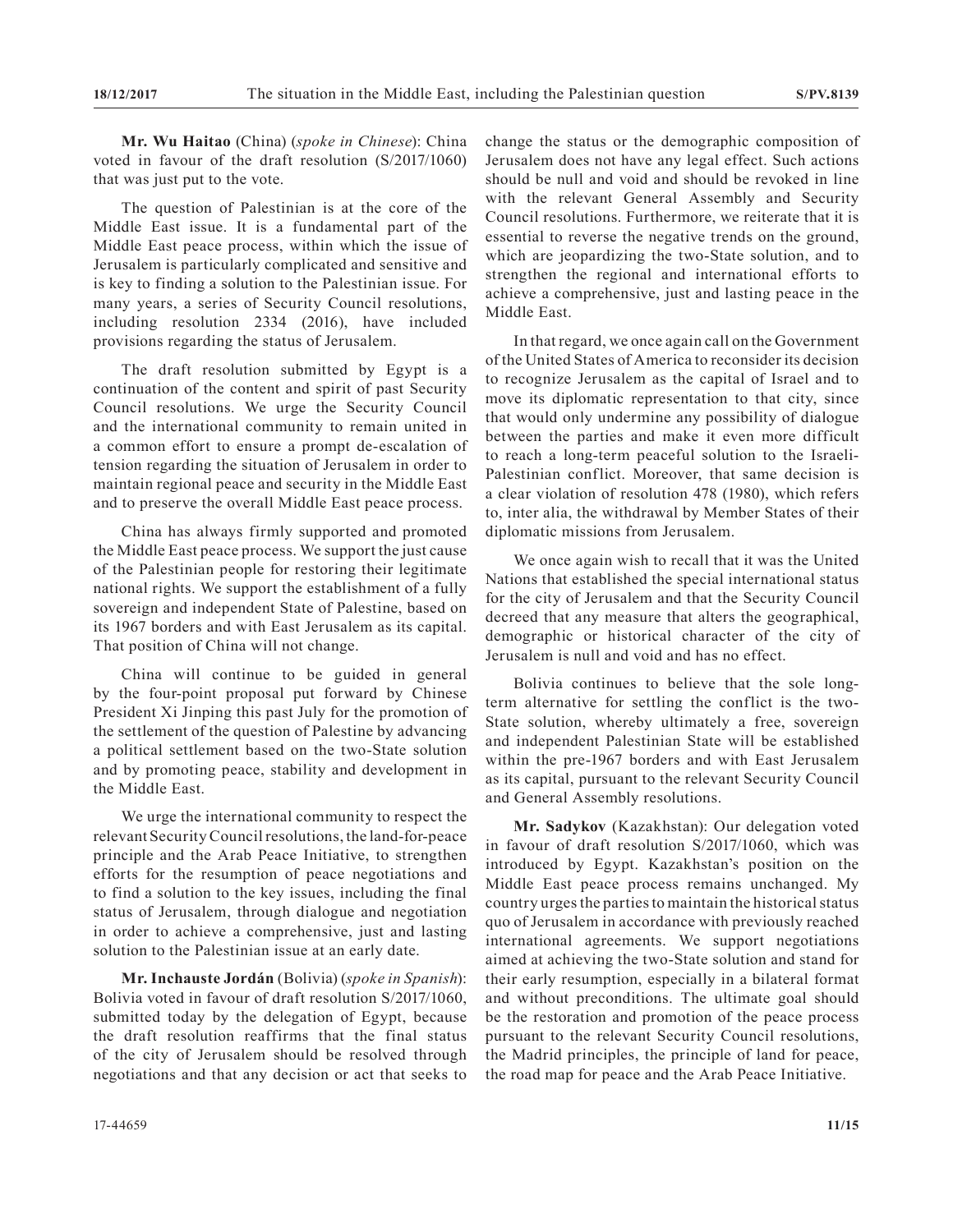It is also necessary to identify mutually acceptable principles to advance the peace process, as well as to develop a concept for future negotiations and the implementing mechanism. We therefore urge the leaders of Israel and Palestine to take concrete steps in their areas that will strengthen prospects for peace based on the inalienable right of the Palestinians to statehood and right of Israel to its own durable, longterm security.

**The President**: I shall now make a statement in my capacity as the representative of Japan.

Japan's position on the Middle East peace process remains clear and steadfast. Japan supports a two-State solution and believes that the final status of Jerusalem is part of a range of issues that should be resolved through negotiations, based on the relevant Security Council resolutions and previous agreements between the parties. With that in mind, Japan voted in favour of draft resolution S/2017/1060.

Japan listened carefully to Ambassador Haley's statement today. Japan appreciates President Trump's reaffirmation of his strong commitment to facilitating a lasting peace agreement and support for a two-State solution in his recent announcement, and notes well the importance of the President's clear acknowledgement that the final status of Jerusalem, including sovereign boundaries within the city, must be subject to negotiation between the parties. We welcome that the United States will continue to play an important role in advancing the peace process.

We are concerned about the possibility of the worsening of the environment surrounding the Middle East peace process or the deterioration of the situation of the wider Middle East region. The continuing unrest on the ground is worrisome. It is important that the parties commit to making meaningful progress in the peace process. Japan appreciates the efforts made by Member States to bringing parties closer to the negotiation table. Peace can be achieved only through negotiations between the parties. Japan, too, will continue to remain constructively engaged in this issue to promote an environment conducive to meaningful negotiations with a view to achieving a two-State solution.

I now resume my functions as President of the Council.

I now give the floor to the Permanent Observer of the Observer State of Palestine.

**Mr. Mansour** (Palestine) (*spoke in Arabic*): First of all, I thank Japan in its capacity as President of the Security Council for convening this important meeting. We also thank the 14 Security Council members who voted in favour of draft resolution S/2017/1060 and recognized the urgency of this matter and the need for serious follow-up and action in the light of the recent provocative decision announced by the United States of America, which is contrary to international law and to United Nations resolutions regarding the Holy City of Jerusalem. We are grateful to the Arab Republic of Egypt for its efforts in leading the process and introducing the draft resolution, as the sole Arab member of the Council,.

The total rejection of the American decision and the international consensus on Jerusalem are beyond clear. The message today has been unequivocal: all the relevant Security Council resolutions concerning the status of the Holy City of Jerusalem and other Palestinian territory occupied by Israel since 1967 are legally binding and must be respected, without exception. They include resolution 2334 (2016), which constitutes a road map and an established component of international law, and which only reflects the reality of the situation. The latest American decision regarding Jerusalem lacks that sense of reality, as did its words earlier this morning and this afternoon. They do not accord with reality, and we unequivocally reject them in their entirety.

Resolution 2334 (2016) clearly condemns settlements, violence, and terror directed against civilians. It calls for efforts to promote peace. It is entirely wrong to say that it is the implementation of international law, not the building of illegal settlements, that stands in the way of bringing about peace. It is a farce when the Security Council and its resolutions and international law, rather than the illegal stance of the occupying Power and its settlements, become the problem — as we heard today from the representative of a permanent member of the Council.

That was firmly reaffirmed in statements by Governments and civil society organizations throughout the world, as well as during the emergency meeting of the Security Council on 8 December (see S/PV.8128), the resolutions of the Arab Ministeral Council in Cairo on 9 December and the Organization of Islamic Cooperation summit meeting in Istanbul on 13 December. It was also reaffirmed by the position taken by the African Union, among others, and the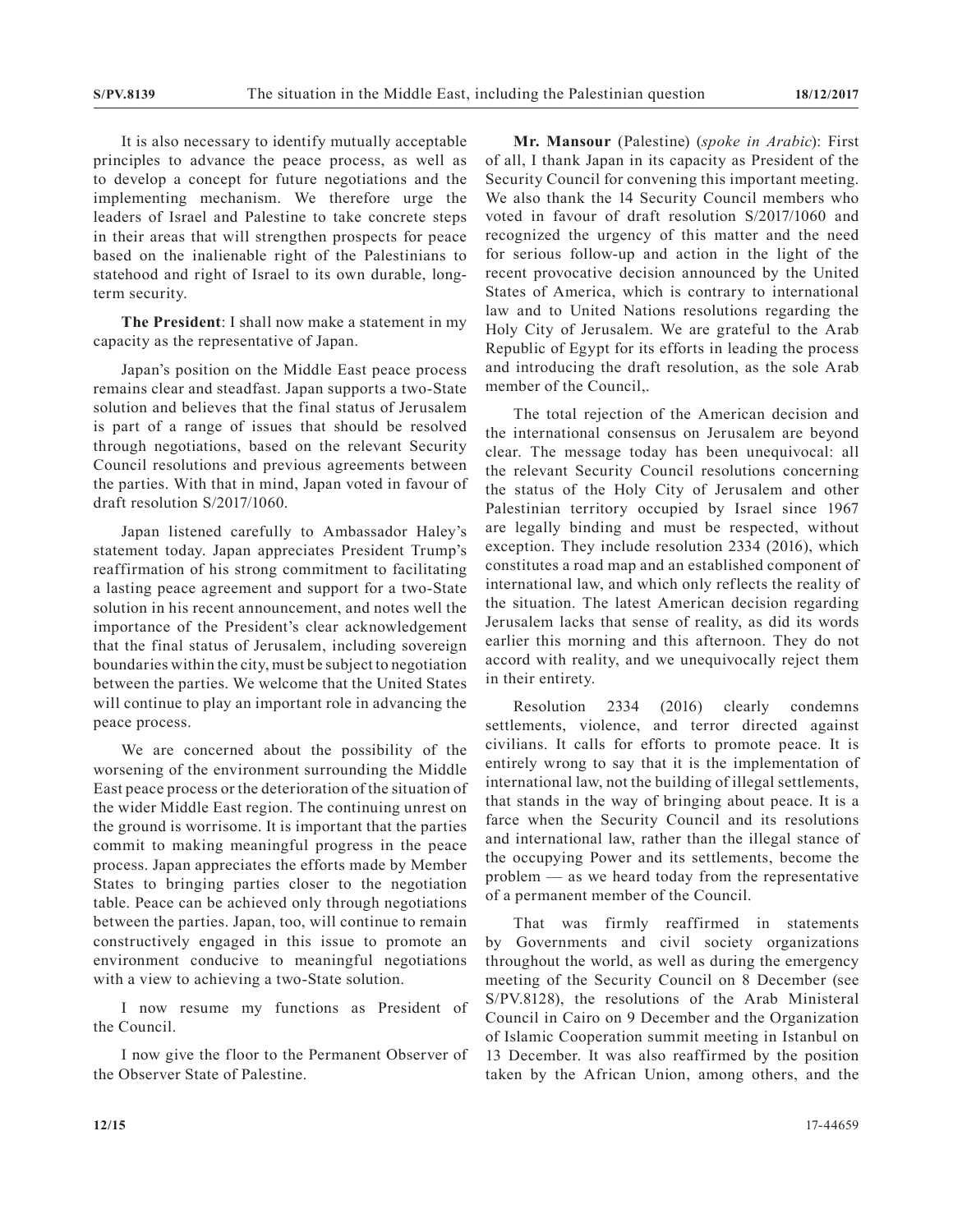overwhelming support demonstrated by Council members with regard to today's draft resolution. The veto stood in the way of the adoption of the latter, but the will of the international community will find another framework. The draft resolution reiterates that any decisions intended to alter the character or status of Jerusalem have no legal effect, are null and void and must be rescinded, in compliance with resolutions of the Security Council.

We appeal to all States to heed the call not to establish diplomatic missions in the Holy City and not to recognize any measures or actions in violation of the relevant resolutions. We also call for the intensification of international and regional efforts aimed at achieving a just, lasting, comprehensive and peaceful solution, based on the relevant resolutions, international legitimacy and the peace principles in order to end the Israeli occupation of our occupied Palestinian territory, including East Jerusalem.

The result of the vote today is a demonstration of the position of the international community. which recognizes the sensitivity and specificity of the situation of Jerusalem, as well as the Palestinian right to the city. Yet, regrettably, one State has stood today in opposition to the rest of the world on this long-standing issue that has been universally respected — including by the former United States Administration — since 1947. The only exception is Israel, the occupying Power, which has flagrantly violated international law and all relevant resolutions day after day and only acted in total contempt of this Council.

The United States has chosen to disregard international law and ignore international consensus to side with Israeli occupation at the expense of our rights and the just nature of our cause. With this veto, the United States has missed an opportunity to rectify its illegal decision with regard to the city of Jerusalem, remaining on the wrong side of history. Nevertheless, we reiterate that this American decision has no legal effect on the character and status of the Holy City of Jerusalem by any means.

However, this decision affects the status of the United States as a peace broker and in fact underscores its bias, undermining its role in any future peace process. What we have heard today is totally biased in favour of the occupying Power, rather than a neutral position between us and the Israelis. It is indeed paradoxical that, while we were awaiting a peace plan from the United States, the Administration instead decided to further obstruct peace and delay its realization. That underscores yet again the failure of the old formulas. Going forward, there should be a new mechanism, apart from the old forumlas and the imperative of a collective process.

The Security Council's resolutions are binding and remain valid until their implementation. A veto cannot negate adopted resolutions. No veto in the past has been able to do so, and no veto in this era ever will, either. It is truly paradoxical that the same State casting its veto today asserts the Council's authority in all other cases, demanding respect for resolutions on every other issue aside from Palestine. When it comes to Palestine, there is imbalance. We refuse to accept that Palestine be the exception to every rule. The international community has concurred, speaking in one voice, insisting on respect for the applicable laws and resolutions that are the core of the peaceful solution to the Palestinian question.

The United States decision encourages Israel to persist in its crimes against our Palestinian people and to continue its occupation of our territory. No rhetoric will hide that complacency in prolonging the occupation. No veto can conceal those facts, nor can it legitimize any provocative, unilateral decisions or actions in violation of Security Council resolutions.

No one can deny that such provocations fuel the unending cycle of tensions and ignite religious sentiment among billions of Muslims and Christians around the world. Everyone knows those actions make peace more elusive and threaten to transform this political and regional conflict into a devastating religious conflict with grave consequences for regional and international peace and security, benefiting only the forces of extremism and terror.

We therefore caution once more against such recklessness and call for full respect for the historic status quo at the holy sites, including at the Haram al-Sharif, and for the special custodial role of Jordan in the protection of the Muslim and Christian holy sites. We will continue all efforts and coordination in that regard to ensure such protection and to rebuff all provocations and illegal measures undermining the historic status quo.

This illegal and irresponsible decision will change nothing for the Palestinians. Jerusalem will always remain the heart of Palestine. Our history, our culture,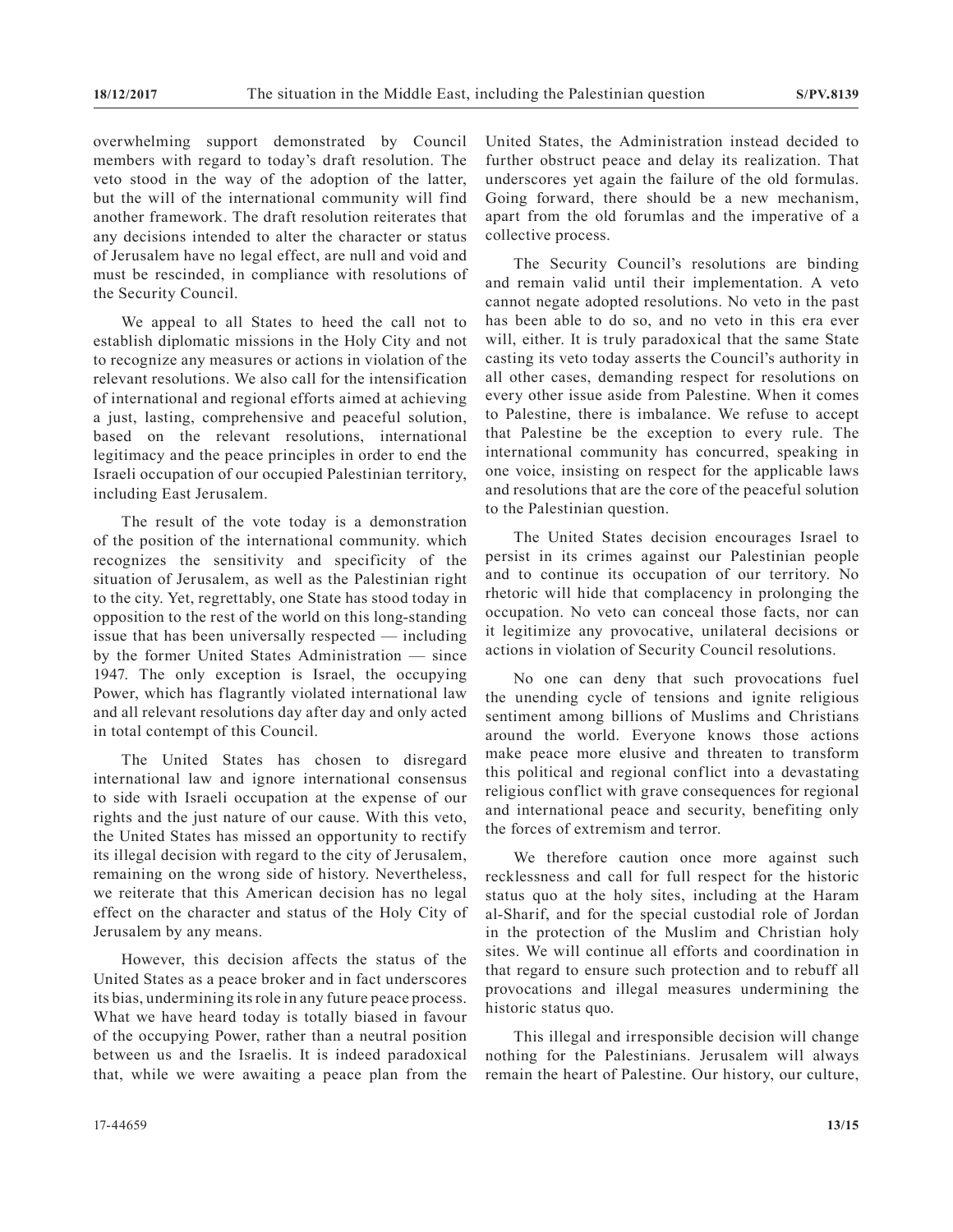our heritage and our religion as Muslims and Christians are so attached to this city, so woven into it —the cradle of civilization and land of the prophets.

East Jerusalem remains occupied and is an integral part of the Palestinian territory occupied since 1967. It is the capital of the State of Palestine, as recognized by the majority of States around the world. However, this decision has permitted Israel to continue in the plotting and scheming of its settlers to encroach on Palestinian rights, rather than deterring Israel and compelling it to respect international law to achieve peace and security.

Therefore, we once again call on all peace-loving nations around the world to stand firm in support for the rule of law and for the steadfast Palestinian people defending their land, including Jerusalem, their identity, holy sites and their natural place in history and geography, and to oppose injustice, oppression and subjugation.

In the coming days, while the world will be celebrating Christmas and the birth of Jesus Christ, lights will remain turned off in the land of Jesus Christ and celebrations will not take place in Jerusalem, Bethlehem or Nazareth. Joy has been stolen from us by a decision that, in the name of realism, has denied reality and violated the rights of an entire nation and insulted the feelings of believers around the world.

Protests have erupted against this decision, not only in Palestine but across the globe, in defence of justice, freedom and dignity and in rejection of colonialism and unilateralism. In Palestine, thousands have demonstrated against the United States decision and face killing, repression, arrest and oppression by the Israeli occupying forces. Eleven Palestinians have been killed, 3,500 wounded and hundreds arrested. Five hundred of them were shot. Israel has also detained hundreds of our people, including children.

We pray for the families of the martyrs. We wish a speedy recovery for the wounded and freedom for the detained. How many more lives will be sacrificed before our people can finally enjoy the same rights as those enjoyed by the rest of the world? We reiterate that the arrogance of the occupying Power will only serve to strengthen our determination to liberate our land, achieve our independence and restore our rights and dignity.

The time is past due for our people to achieve their rights, including to self-determination, and to finally live in freedom, dignity, peace and security in their

independent State of Palestine, with East Jerusalem as its capital, side by side with all peoples of the region and the globe. We urge the Council to continue to firmly stand on the side of right. Those in favour of peace do not ratify illegal acts and measures; instead, they uphold the rights of the Palestinian people, as enshrined in international law and General Assembly and Security Council resolutions. They also recognize the State of Palestine and stand in support of freedom, which is the key to ensuring that peace will finally prevail in the land.

**The President**: I now give the floor to representative of Israel.

**Mr. Danon** (Israel): Today, the United Nations has taken another step backwards. It has taken another step away from advocating for truth and justice.

Almost exactly one year ago, in this very Chamber, the Council adopted the shameful resolution 2334 (2016). It was a resolution that had the audacity to attempt to designate Israel's presence at the Western Wall — Judaism's holiest site in Jerusalem — as a flagrant violation of international law. Those words pierced the hearts of Jews everywhere. They mocked generations of Jews who prayed towards Jerusalem for thousands of years. They belittled the ancient declaration of the Jewish people that states, "next year in Jerusalem".

Yet here we are again. We find ourselves fighting the same battle for truth and morality. Those who voted for today's resolution have only reaffirmed the United Nations decades-long double standard when it comes to Israel and are guilty of blatant hypocrisy. Every other country in the world has the right to designate its own capital city. But when it comes to Israel, somehow this most basic national right is questioned and condemned. We thank the United States for staying loyal to the truth and vetoing today's absurd draft resolution. President Trump, Vice-President Pence, Ambassador Haley and the entire Administration proved that the United States does not back down from what is right. They continue to advocate for real dialogue and the hope for peace in our region.

The Palestinians, however, have once again displayed a disturbing trend. Every time the prospects for meaningful negotiations emerge, the Palestinians run away. Every time there is a chance for hope, the Palestinians sabotage the effort. All too often, the international community only makes it worse. In 1947,